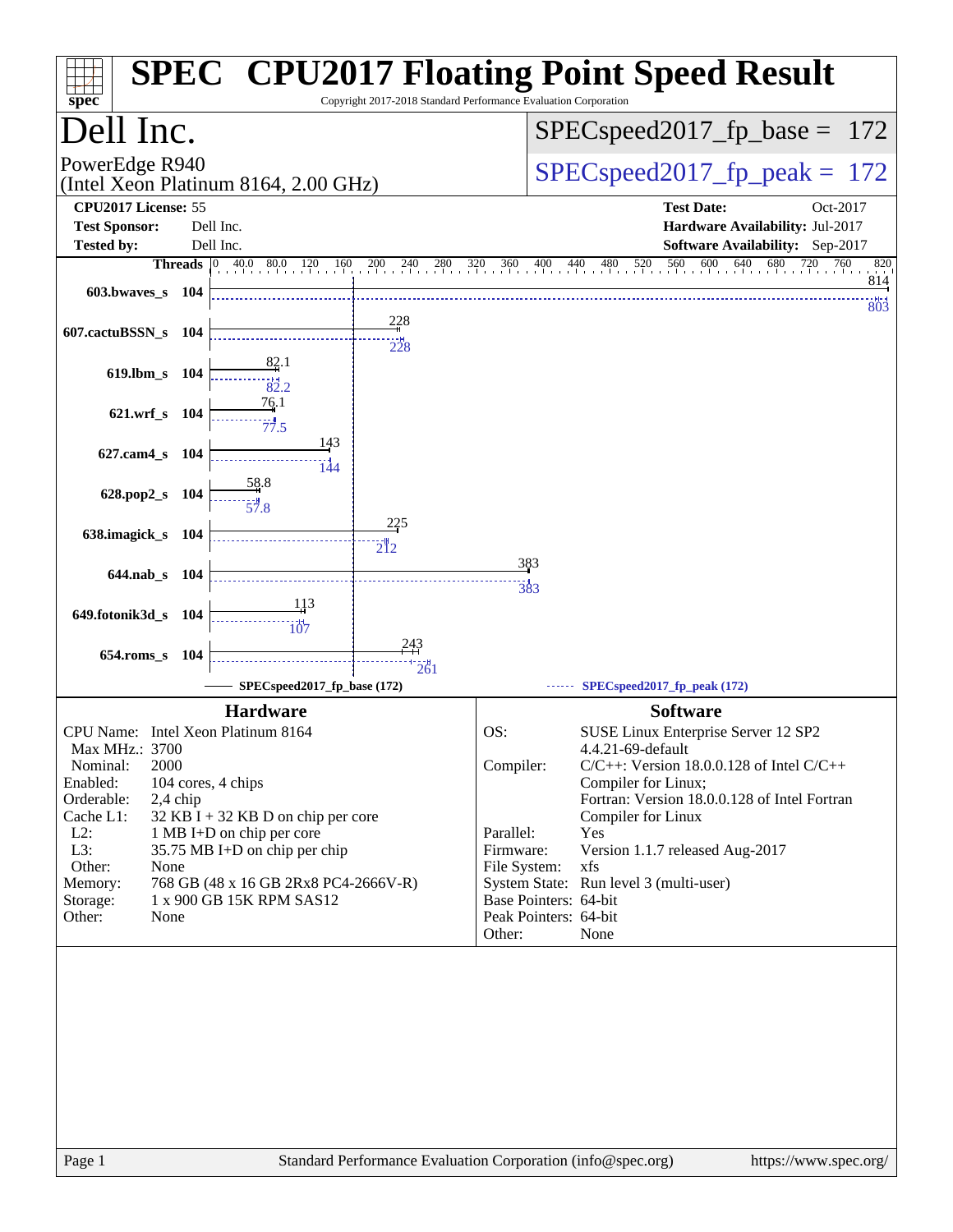# **[SPEC CPU2017 Floating Point Speed Result](http://www.spec.org/auto/cpu2017/Docs/result-fields.html#SPECCPU2017FloatingPointSpeedResult)**

Copyright 2017-2018 Standard Performance Evaluation Corporation

## Dell Inc.

**[spec](http://www.spec.org/)**

## SPECspeed2017 fp base =  $172$

(Intel Xeon Platinum 8164, 2.00 GHz) PowerEdge R940<br>  $SPEC speed2017$  fp  $peak = 172$ 

**[Tested by:](http://www.spec.org/auto/cpu2017/Docs/result-fields.html#Testedby)** Dell Inc. **[Software Availability:](http://www.spec.org/auto/cpu2017/Docs/result-fields.html#SoftwareAvailability)** Sep-2017

**[CPU2017 License:](http://www.spec.org/auto/cpu2017/Docs/result-fields.html#CPU2017License)** 55 **[Test Date:](http://www.spec.org/auto/cpu2017/Docs/result-fields.html#TestDate)** Oct-2017 **[Test Sponsor:](http://www.spec.org/auto/cpu2017/Docs/result-fields.html#TestSponsor)** Dell Inc. **[Hardware Availability:](http://www.spec.org/auto/cpu2017/Docs/result-fields.html#HardwareAvailability)** Jul-2017

#### **[Results Table](http://www.spec.org/auto/cpu2017/Docs/result-fields.html#ResultsTable)**

|                                  | <b>Base</b>    |                |              |                |              | <b>Peak</b>    |       |                |                |              |                |              |                |              |
|----------------------------------|----------------|----------------|--------------|----------------|--------------|----------------|-------|----------------|----------------|--------------|----------------|--------------|----------------|--------------|
| <b>Benchmark</b>                 | <b>Threads</b> | <b>Seconds</b> | <b>Ratio</b> | <b>Seconds</b> | <b>Ratio</b> | <b>Seconds</b> | Ratio | <b>Threads</b> | <b>Seconds</b> | <b>Ratio</b> | <b>Seconds</b> | <b>Ratio</b> | <b>Seconds</b> | <b>Ratio</b> |
| $603.bwaves$ s                   | 104            | 72.4           | 814          | 72.5           | 813          | 72.4           | 815   | 104            | 73.9           | 799          | 72.6           | 813          | 73.5           | <u>803</u>   |
| 607.cactuBSSN s                  | 104            | 74.2           | 225          | 73.2           | 228          | 73.2           | 228   | 104            | 71.9           | 232          | 73.1           | 228          | 73.0           | 228          |
| $619.1$ bm s                     | 104            | 66.6           | 78.7         | 63.8           | 82.1         | 63.8           | 82.2  | 104            | 63.6           | 82.3         | 63.7           | 82.2         | 69.9           | 74.9         |
| $621$ .wrf s                     | 104            | 174            | 76.1         | 178            | 74.4         | 172            | 77.1  | 104            | 171            | 77.5         | 169            | 78.1         | 173            | 76.3         |
| $627$ .cam $4 \text{ s}$         | 104            | 61.5           | 144          | 61.8           | 143          | 62.3           | 142   | 104            | 61.7           | 144          | 61.9           | 143          | 61.4           | 144          |
| $628.pop2_s$                     | 104            | 198            | 59.9         | 215            | 55.3         | 202            | 58.8  | 104            | 202            | 58.7         | 212            | 56.0         | 205            | 57.8         |
| 638.imagick_s                    | 104            | 64.1           | 225          | 64.0           | 225          | 64.2           | 225   | 104            | 68.0           | 212          | 68.9           | 209          | 67.4           | 214          |
| $644$ .nab s                     | 104            | 45.7           | 383          | 45.6           | 383          | 45.8           | 382   | 104            | 45.5           | 384          | 45.6           | 383          | 45.7           | 382          |
| 649.fotonik3d s                  | 104            | 79.6           | 114          | 80.6           | 113          | 83.8           | 109   | 104            | 85.2           | 107          | 84.9           | 107          | 81.7           | 112          |
| $654$ .roms s                    | 104            | 62.9           | 250          | 68.4           | 230          | 64.8           | 243   | 104            | 60.3           | <b>261</b>   | 59.6           | 264          | 65.3           | 241          |
| $SPECspeed2017$ fp base =<br>172 |                |                |              |                |              |                |       |                |                |              |                |              |                |              |

**[SPECspeed2017\\_fp\\_peak =](http://www.spec.org/auto/cpu2017/Docs/result-fields.html#SPECspeed2017fppeak) 172**

Results appear in the [order in which they were run.](http://www.spec.org/auto/cpu2017/Docs/result-fields.html#RunOrder) Bold underlined text [indicates a median measurement](http://www.spec.org/auto/cpu2017/Docs/result-fields.html#Median).

#### **[Operating System Notes](http://www.spec.org/auto/cpu2017/Docs/result-fields.html#OperatingSystemNotes)**

Stack size set to unlimited using "ulimit -s unlimited"

#### **[General Notes](http://www.spec.org/auto/cpu2017/Docs/result-fields.html#GeneralNotes)**

Environment variables set by runcpu before the start of the run: KMP\_AFFINITY = "granularity=fine,compact" LD\_LIBRARY\_PATH = "/home/cpu2017/lib/ia32:/home/cpu2017/lib/intel64:/home/cpu2017/je5.0.1-32:/home/cpu2017/je5.0.1-64" OMP\_STACKSIZE = "192M"

 Binaries compiled on a system with 1x Intel Core i7-4790 CPU + 32GB RAM memory using Redhat Enterprise Linux 7.4 Transparent Huge Pages enabled by default Prior to runcpu invocation Filesystem page cache synced and cleared with: sync; echo 3> /proc/sys/vm/drop\_caches

#### **[Platform Notes](http://www.spec.org/auto/cpu2017/Docs/result-fields.html#PlatformNotes)**

 BIOS settings: Logical Processor Disabled Virtualization Technology Disabled Sub NUMA Cluster Disabled System Profile set to Custom CPU Performance set to Maximum Performance C1E Disabled C States set to Autonomous Uncore Frequency set to Dynamic

**(Continued on next page)**

Page 2 Standard Performance Evaluation Corporation [\(info@spec.org\)](mailto:info@spec.org) <https://www.spec.org/>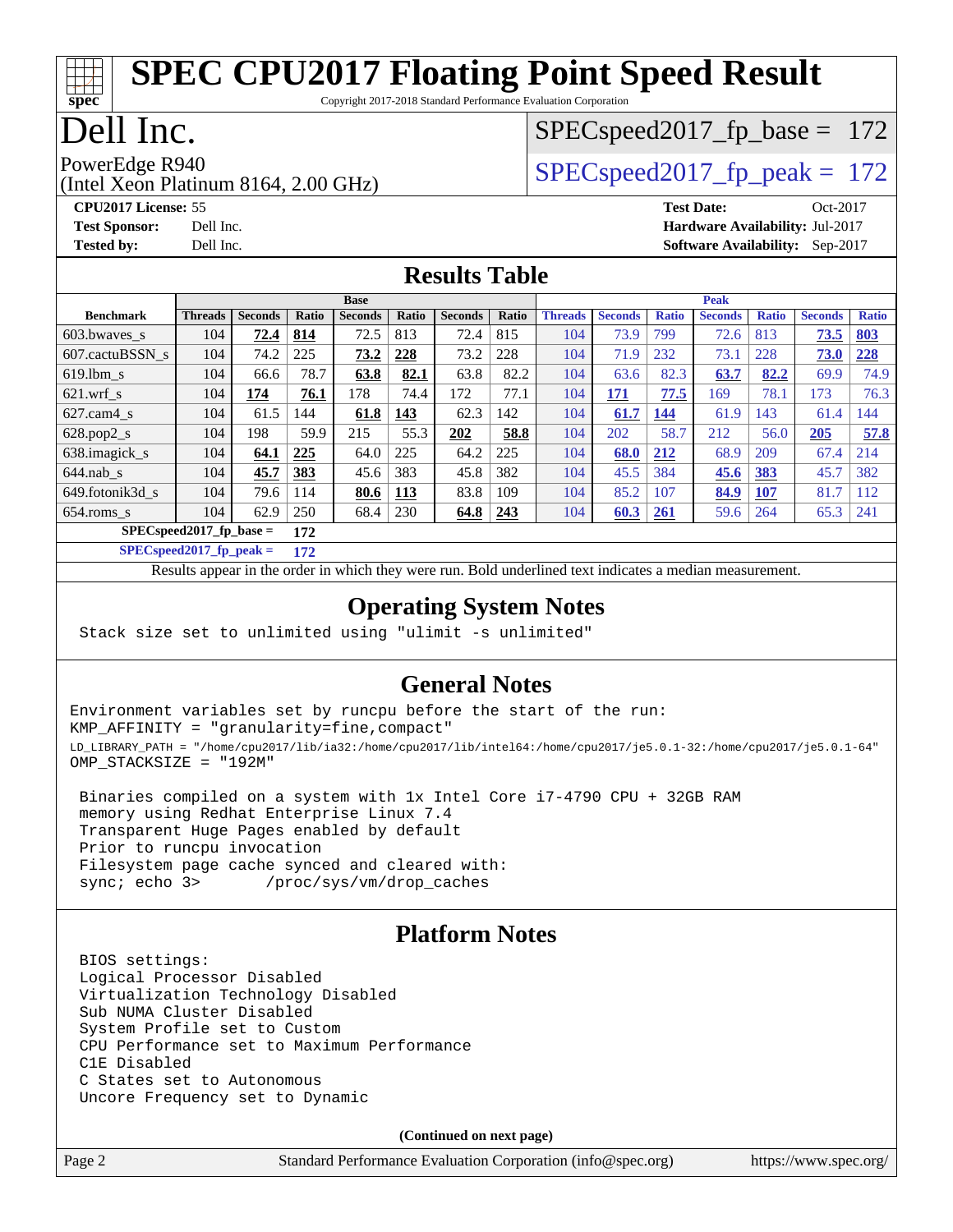#### Page 3 Standard Performance Evaluation Corporation [\(info@spec.org\)](mailto:info@spec.org) <https://www.spec.org/> **[spec](http://www.spec.org/) [SPEC CPU2017 Floating Point Speed Result](http://www.spec.org/auto/cpu2017/Docs/result-fields.html#SPECCPU2017FloatingPointSpeedResult)** Copyright 2017-2018 Standard Performance Evaluation Corporation Dell Inc. (Intel Xeon Platinum 8164, 2.00 GHz) PowerEdge R940<br>  $SPEC speed2017$  fp  $peak = 172$ SPECspeed2017 fp base =  $172$ **[CPU2017 License:](http://www.spec.org/auto/cpu2017/Docs/result-fields.html#CPU2017License)** 55 **[Test Date:](http://www.spec.org/auto/cpu2017/Docs/result-fields.html#TestDate)** Oct-2017 **[Test Sponsor:](http://www.spec.org/auto/cpu2017/Docs/result-fields.html#TestSponsor)** Dell Inc. **[Hardware Availability:](http://www.spec.org/auto/cpu2017/Docs/result-fields.html#HardwareAvailability)** Jul-2017 **[Tested by:](http://www.spec.org/auto/cpu2017/Docs/result-fields.html#Testedby)** Dell Inc. **[Software Availability:](http://www.spec.org/auto/cpu2017/Docs/result-fields.html#SoftwareAvailability)** Sep-2017 **[Platform Notes \(Continued\)](http://www.spec.org/auto/cpu2017/Docs/result-fields.html#PlatformNotes)** Memory Patrol Scrub Disabled Energy Efficiency Policy set to Performance CPU Interconnect Bus Link Power Management Disabled PCI ASPM L1 Link Power Management Disabled Sysinfo program /home/cpu2017/bin/sysinfo Rev: r5797 of 2017-06-14 96c45e4568ad54c135fd618bcc091c0f running on linux-92x1 Sun Oct 15 01:13:26 2017 SUT (System Under Test) info as seen by some common utilities. For more information on this section, see <https://www.spec.org/cpu2017/Docs/config.html#sysinfo> From /proc/cpuinfo model name : Intel(R) Xeon(R) Platinum 8164 CPU @ 2.00GHz 4 "physical id"s (chips) 104 "processors" cores, siblings (Caution: counting these is hw and system dependent. The following excerpts from /proc/cpuinfo might not be reliable. Use with caution.) cpu cores : 26 siblings : 26 physical 0: cores 0 1 2 3 4 5 6 8 9 10 11 12 13 16 17 18 19 20 21 22 24 25 26 27 28 29 physical 1: cores 0 1 2 3 4 5 6 8 9 10 11 12 13 16 17 18 19 20 21 22 24 25 26 27 28 29 physical 2: cores 0 1 2 3 4 5 6 8 9 10 11 12 13 16 17 18 19 20 21 22 24 25 26 27 28 29 physical 3: cores 0 1 2 3 4 5 6 8 9 10 11 12 13 16 17 18 19 20 21 22 24 25 26 27 28 29 From lscpu: Architecture: x86\_64 CPU op-mode(s): 32-bit, 64-bit Byte Order: Little Endian CPU(s): 104 On-line CPU(s) list: 0-103 Thread(s) per core: 1 Core(s) per socket: 26 Socket(s): 4 NUMA node(s): 4 Vendor ID: GenuineIntel CPU family: 6 Model: 85 Model name: Intel(R) Xeon(R) Platinum 8164 CPU @ 2.00GHz Stepping: 4 CPU MHz: 1995.307 BogoMIPS: 3990.61 Virtualization: VT-x **(Continued on next page)**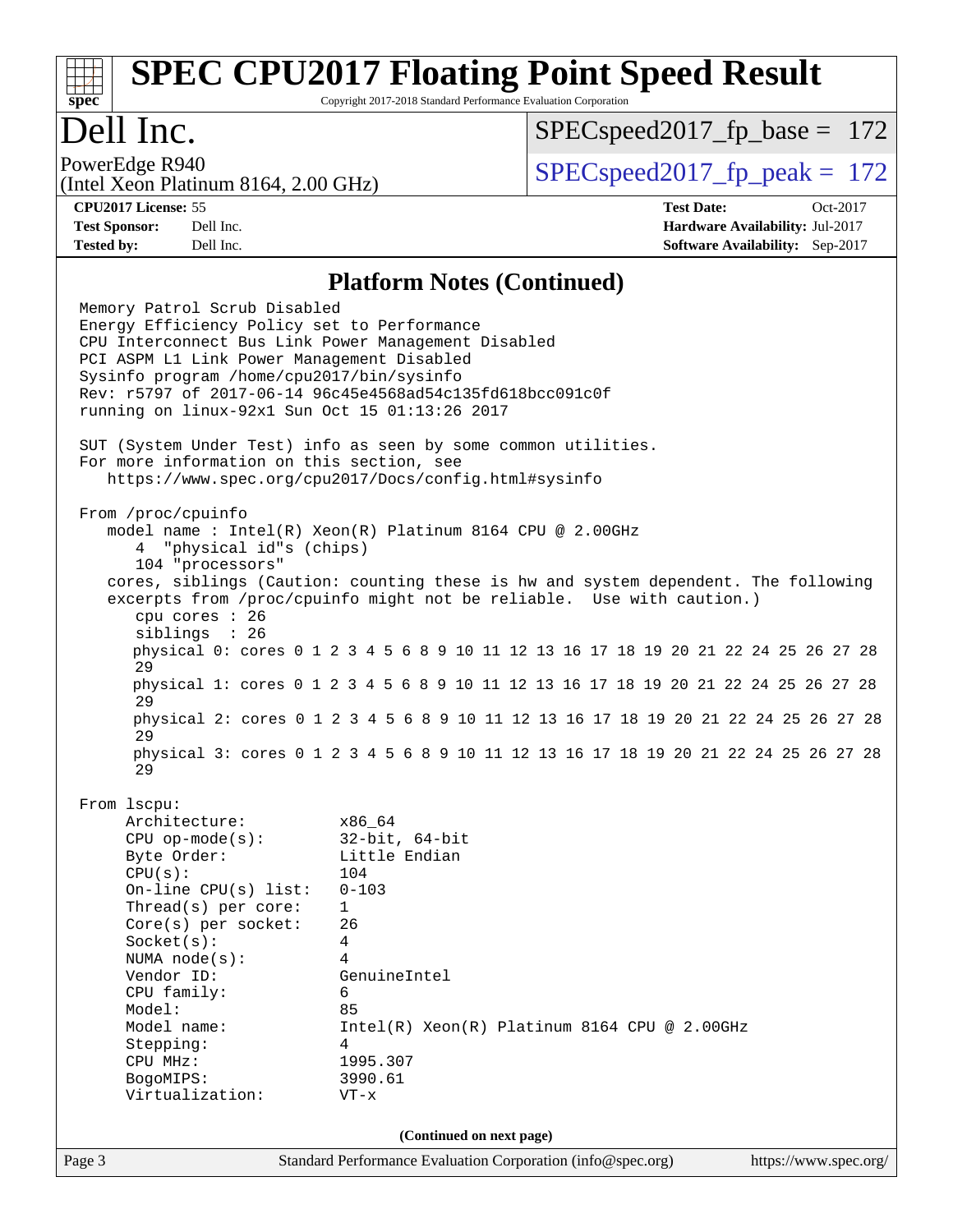# **[SPEC CPU2017 Floating Point Speed Result](http://www.spec.org/auto/cpu2017/Docs/result-fields.html#SPECCPU2017FloatingPointSpeedResult)**

Copyright 2017-2018 Standard Performance Evaluation Corporation

## Dell Inc.

**[spec](http://www.spec.org/)**

SPECspeed2017 fp base =  $172$ 

(Intel Xeon Platinum 8164, 2.00 GHz)

PowerEdge R940<br>  $SPEC speed2017$  fp  $peak = 172$ 

**[CPU2017 License:](http://www.spec.org/auto/cpu2017/Docs/result-fields.html#CPU2017License)** 55 **[Test Date:](http://www.spec.org/auto/cpu2017/Docs/result-fields.html#TestDate)** Oct-2017 **[Test Sponsor:](http://www.spec.org/auto/cpu2017/Docs/result-fields.html#TestSponsor)** Dell Inc. **[Hardware Availability:](http://www.spec.org/auto/cpu2017/Docs/result-fields.html#HardwareAvailability)** Jul-2017 **[Tested by:](http://www.spec.org/auto/cpu2017/Docs/result-fields.html#Testedby)** Dell Inc. **[Software Availability:](http://www.spec.org/auto/cpu2017/Docs/result-fields.html#SoftwareAvailability)** Sep-2017

#### **[Platform Notes \(Continued\)](http://www.spec.org/auto/cpu2017/Docs/result-fields.html#PlatformNotes)**

Page 4 Standard Performance Evaluation Corporation [\(info@spec.org\)](mailto:info@spec.org) <https://www.spec.org/> L1d cache: 32K L1i cache: 32K L2 cache: 1024K L3 cache: 36608K NUMA node0 CPU(s): 0,4,8,12,16,20,24,28,32,36,40,44,48,52,56,60,64,68,72,76,80,84,88,92,96,100 NUMA node1 CPU(s): 1,5,9,13,17,21,25,29,33,37,41,45,49,53,57,61,65,69,73,77,81,85,89,93,97,101 NUMA node2 CPU(s): 2,6,10,14,18,22,26,30,34,38,42,46,50,54,58,62,66,70,74,78,82,86,90,94,98,102 NUMA node3 CPU(s): 3,7,11,15,19,23,27,31,35,39,43,47,51,55,59,63,67,71,75,79,83,87,91,95,99,103 Flags: fpu vme de pse tsc msr pae mce cx8 apic sep mtrr pge mca cmov pat pse36 clflush dts acpi mmx fxsr sse sse2 ss ht tm pbe syscall nx pdpe1gb rdtscp lm constant\_tsc art arch\_perfmon pebs bts rep\_good nopl xtopology nonstop\_tsc aperfmperf eagerfpu pni pclmulqdq dtes64 monitor ds\_cpl vmx smx est tm2 ssse3 sdbg fma cx16 xtpr pdcm pcid dca sse4\_1 sse4\_2 x2apic movbe popcnt tsc\_deadline\_timer aes xsave avx f16c rdrand lahf\_lm abm 3dnowprefetch ida arat epb pln pts dtherm intel\_pt tpr\_shadow vnmi flexpriority ept vpid fsgsbase tsc\_adjust bmi1 hle avx2 smep bmi2 erms invpcid rtm cqm mpx avx512f avx512dq rdseed adx smap clflushopt clwb avx512cd avx512bw avx512vl xsaveopt xsavec xgetbv1 cqm\_llc cqm\_occup\_llc /proc/cpuinfo cache data cache size : 36608 KB From numactl --hardware WARNING: a numactl 'node' might or might not correspond to a physical chip. available: 4 nodes (0-3) node 0 cpus: 0 4 8 12 16 20 24 28 32 36 40 44 48 52 56 60 64 68 72 76 80 84 88 92 96 100 node 0 size: 192118 MB node 0 free: 191474 MB node 1 cpus: 1 5 9 13 17 21 25 29 33 37 41 45 49 53 57 61 65 69 73 77 81 85 89 93 97 101 node 1 size: 193521 MB node 1 free: 192905 MB node 2 cpus: 2 6 10 14 18 22 26 30 34 38 42 46 50 54 58 62 66 70 74 78 82 86 90 94 98 102 node 2 size: 193521 MB node 2 free: 192967 MB node 3 cpus: 3 7 11 15 19 23 27 31 35 39 43 47 51 55 59 63 67 71 75 79 83 87 91 95 99 103 node 3 size: 193518 MB node 3 free: 192926 MB node distances: node 0 1 2 3 0: 10 21 21 21 **(Continued on next page)**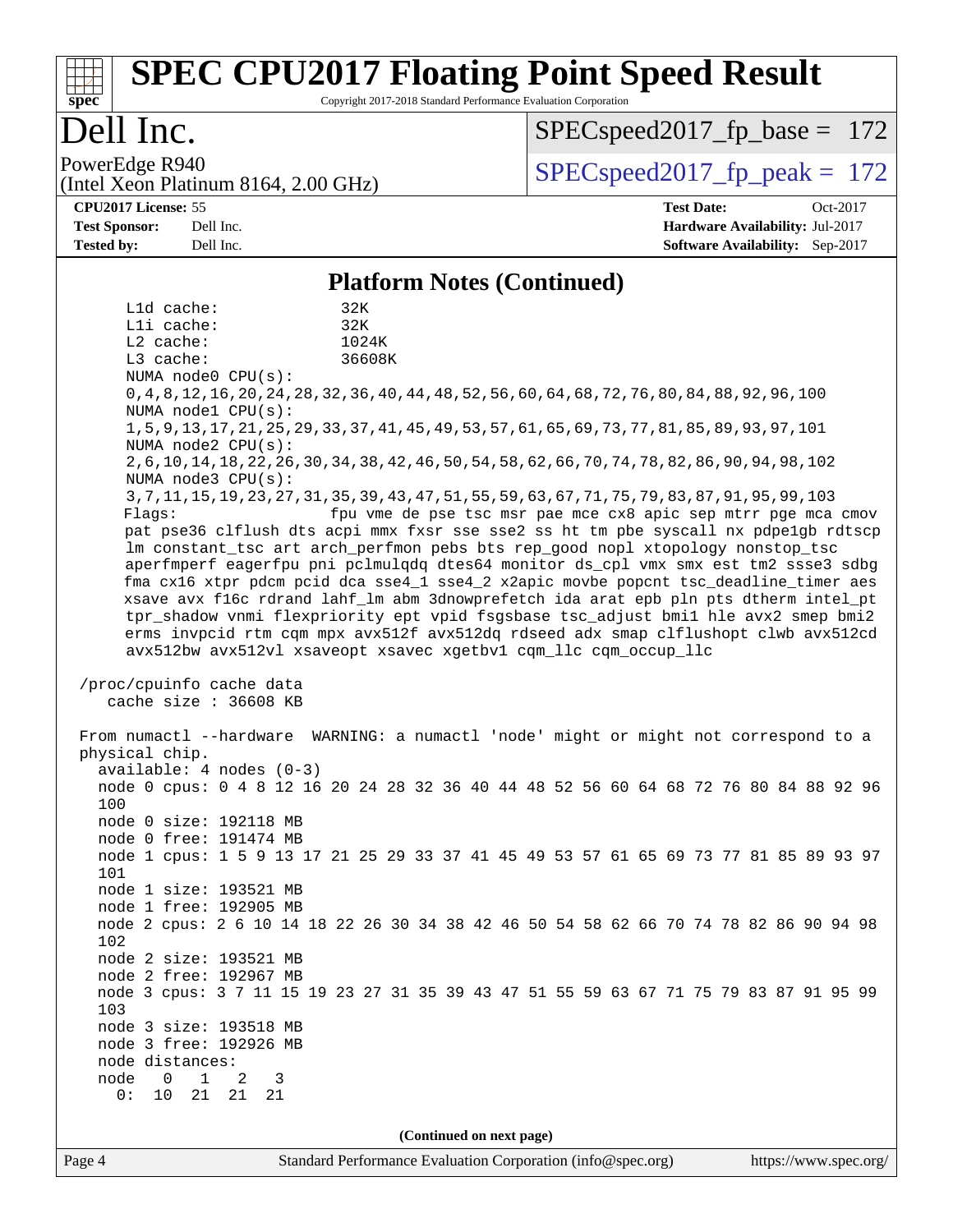| spec <sup>®</sup>                                                                                                                                                                                                     |                                                                             | Copyright 2017-2018 Standard Performance Evaluation Corporation                               | <b>SPEC CPU2017 Floating Point Speed Result</b>                                                                                                                                                                                                                                                                                                |
|-----------------------------------------------------------------------------------------------------------------------------------------------------------------------------------------------------------------------|-----------------------------------------------------------------------------|-----------------------------------------------------------------------------------------------|------------------------------------------------------------------------------------------------------------------------------------------------------------------------------------------------------------------------------------------------------------------------------------------------------------------------------------------------|
| Dell Inc.                                                                                                                                                                                                             |                                                                             |                                                                                               | $SPEC speed2017_fp\_base = 172$                                                                                                                                                                                                                                                                                                                |
| PowerEdge R940<br>(Intel Xeon Platinum 8164, 2.00 GHz)                                                                                                                                                                |                                                                             |                                                                                               | $SPEC speed2017_fp\_peak = 172$                                                                                                                                                                                                                                                                                                                |
| CPU2017 License: 55<br><b>Test Sponsor:</b><br>Dell Inc.<br><b>Tested by:</b><br>Dell Inc.                                                                                                                            |                                                                             |                                                                                               | <b>Test Date:</b><br>Oct-2017<br>Hardware Availability: Jul-2017<br>Software Availability: Sep-2017                                                                                                                                                                                                                                            |
|                                                                                                                                                                                                                       |                                                                             | <b>Platform Notes (Continued)</b>                                                             |                                                                                                                                                                                                                                                                                                                                                |
| 1:<br>21<br>10<br>2:<br>21<br>21<br>3:<br>21<br>21                                                                                                                                                                    | 21<br>21<br>10<br>21<br>21<br>10                                            |                                                                                               |                                                                                                                                                                                                                                                                                                                                                |
| From /proc/meminfo<br>MemTotal:<br>HugePages_Total:<br>Hugepagesize:                                                                                                                                                  | 791224416 kB<br>0<br>2048 kB                                                |                                                                                               |                                                                                                                                                                                                                                                                                                                                                |
| /usr/bin/lsb_release -d                                                                                                                                                                                               | SUSE Linux Enterprise Server 12 SP2                                         |                                                                                               |                                                                                                                                                                                                                                                                                                                                                |
| From /etc/*release* /etc/*version*<br>SuSE-release:<br>$VERSION = 12$<br>PATCHLEVEL = 2<br>os-release:<br>NAME="SLES"<br>VERSION="12-SP2"<br>VERSION ID="12.2"<br>ID="sles"<br>$ANSI\_COLOR = "0:32"$<br>uname $-a$ : | $CPE\_NAME = "cpe://o:suse: sles:12:sp2"$<br>x86 64 x86 64 x86 64 GNU/Linux | SUSE Linux Enterprise Server 12 (x86_64)<br>PRETTY_NAME="SUSE Linux Enterprise Server 12 SP2" | # This file is deprecated and will be removed in a future service pack or release.<br># Please check /etc/os-release for details about this release.<br>Linux linux-92x1 4.4.21-69-default #1 SMP Tue Oct 25 10:58:20 UTC 2016 (9464f67)                                                                                                       |
| run-level 3 Oct 14 20:15                                                                                                                                                                                              |                                                                             |                                                                                               |                                                                                                                                                                                                                                                                                                                                                |
| SPEC is set to: /home/cpu2017<br>Filesystem<br>/dev/sda4                                                                                                                                                              | xfs                                                                         | Type Size Used Avail Use% Mounted on<br>796G 17G 779G<br>3% /home                             |                                                                                                                                                                                                                                                                                                                                                |
| Memory:                                                                                                                                                                                                               | BIOS Dell Inc. 1.1.7 08/10/2017                                             | 48x 00CE063200CE M393A2K43BB1-CTD 16 GB 2 rank 2666                                           | Additional information from dmidecode follows. WARNING: Use caution when you interpret<br>this section. The 'dmidecode' program reads system data which is "intended to allow<br>hardware to be accurately determined", but the intent may not be met, as there are<br>frequent changes to hardware, firmware, and the "DMTF SMBIOS" standard. |
| (End of data from sysinfo program)                                                                                                                                                                                    |                                                                             |                                                                                               |                                                                                                                                                                                                                                                                                                                                                |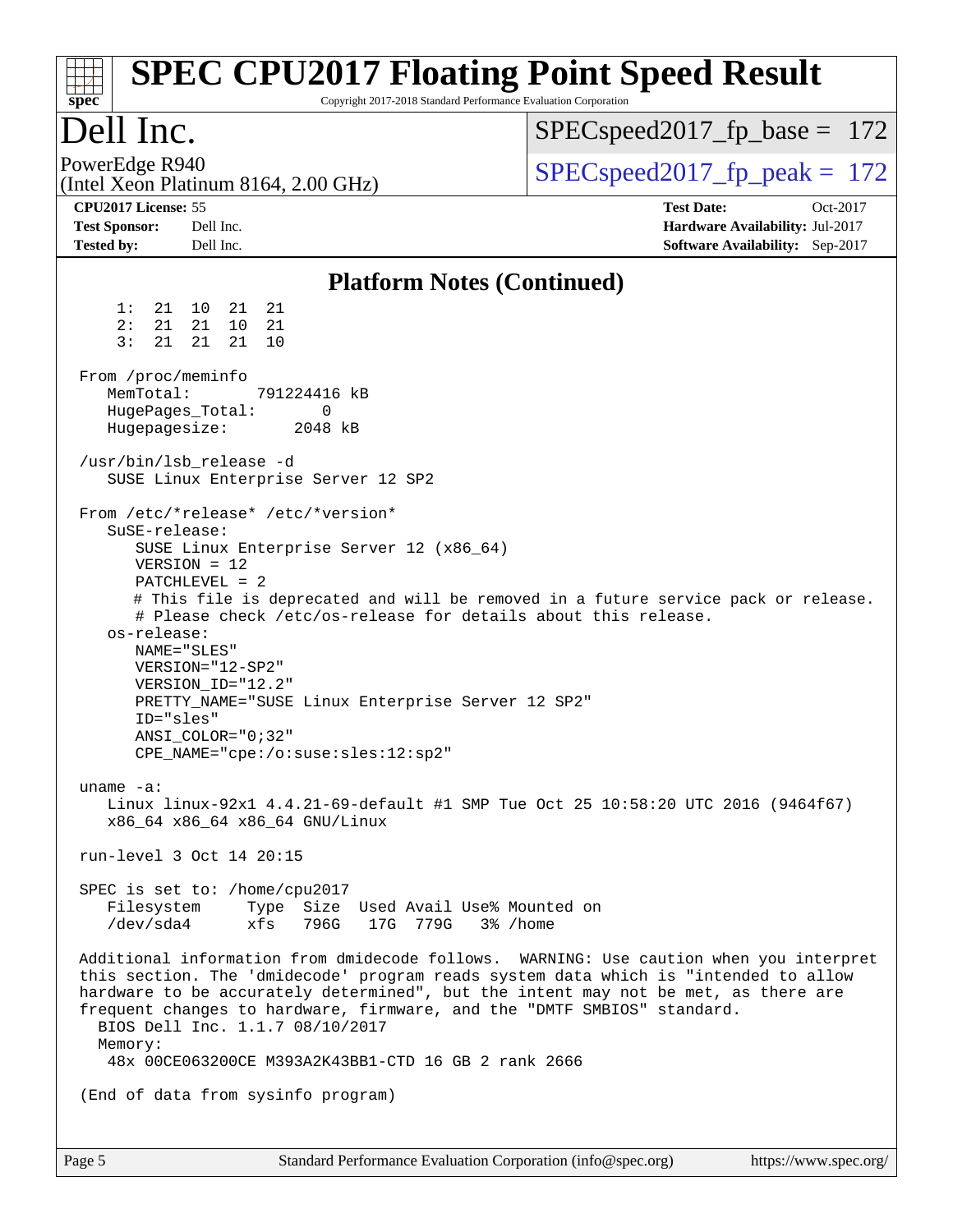#### **[SPEC CPU2017 Floating Point Speed Result](http://www.spec.org/auto/cpu2017/Docs/result-fields.html#SPECCPU2017FloatingPointSpeedResult)** Copyright 2017-2018 Standard Performance Evaluation Corporation

## Dell Inc.

**[spec](http://www.spec.org/)**

[SPECspeed2017\\_fp\\_base =](http://www.spec.org/auto/cpu2017/Docs/result-fields.html#SPECspeed2017fpbase) 172

PowerEdge R940<br>(Intel Xeon Platinum 8164, 2.00 GHz)

 $SPEC speed2017_fp\_peak = 172$ 

**[CPU2017 License:](http://www.spec.org/auto/cpu2017/Docs/result-fields.html#CPU2017License)** 55 **[Test Date:](http://www.spec.org/auto/cpu2017/Docs/result-fields.html#TestDate)** Oct-2017 **[Test Sponsor:](http://www.spec.org/auto/cpu2017/Docs/result-fields.html#TestSponsor)** Dell Inc. **[Hardware Availability:](http://www.spec.org/auto/cpu2017/Docs/result-fields.html#HardwareAvailability)** Jul-2017 **[Tested by:](http://www.spec.org/auto/cpu2017/Docs/result-fields.html#Testedby)** Dell Inc. **[Software Availability:](http://www.spec.org/auto/cpu2017/Docs/result-fields.html#SoftwareAvailability)** Sep-2017

#### **[Compiler Version Notes](http://www.spec.org/auto/cpu2017/Docs/result-fields.html#CompilerVersionNotes)**

| Standard Performance Evaluation Corporation (info@spec.org)<br>Page 6                                                      | https://www.spec.org/ |
|----------------------------------------------------------------------------------------------------------------------------|-----------------------|
| (Continued on next page)                                                                                                   |                       |
| ifort (IFORT) 18.0.0 20170811                                                                                              |                       |
| 603.bwaves_s(peak) 649.fotonik3d_s(peak) 654.roms_s(peak)<br>FC.                                                           |                       |
| Copyright (C) 1985-2017 Intel Corporation. All rights reserved                                                             |                       |
| ifort (IFORT) 18.0.0 20170811                                                                                              |                       |
| FC 603.bwaves_s(base) 649.fotonik3d_s(base) 654.roms_s(base)                                                               |                       |
| Copyright (C) 1985-2017 Intel Corporation. All rights reserved.                                                            |                       |
| Copyright (C) 1985-2017 Intel Corporation. All rights reserved.<br>ifort (IFORT) 18.0.0 20170811                           |                       |
| icpc (ICC) 18.0.0 20170811<br>Copyright (C) 1985-2017 Intel Corporation. All rights reserved.<br>icc (ICC) 18.0.0 20170811 |                       |
| FC 607.cactuBSSN_s(peak)                                                                                                   |                       |
|                                                                                                                            |                       |
| ifort (IFORT) 18.0.0 20170811<br>Copyright (C) 1985-2017 Intel Corporation. All rights reserved.                           |                       |
| icc (ICC) 18.0.0 20170811<br>Copyright (C) 1985-2017 Intel Corporation. All rights reserved.                               |                       |
| icpc (ICC) 18.0.0 20170811<br>Copyright (C) 1985-2017 Intel Corporation. All rights reserved.                              |                       |
| FC 607.cactuBSSN_s(base)                                                                                                   |                       |
|                                                                                                                            |                       |
| icc (ICC) 18.0.0 20170811<br>Copyright (C) 1985-2017 Intel Corporation. All rights reserved.                               |                       |
| CC.<br>619.1bm_s(peak)                                                                                                     |                       |
| Copyright (C) 1985-2017 Intel Corporation. All rights reserved.<br>-----------                                             |                       |
| icc (ICC) 18.0.0 20170811                                                                                                  |                       |
| CC 619.1bm_s(base) 638.imagick_s(base, peak) 644.nab_s(base, peak)                                                         |                       |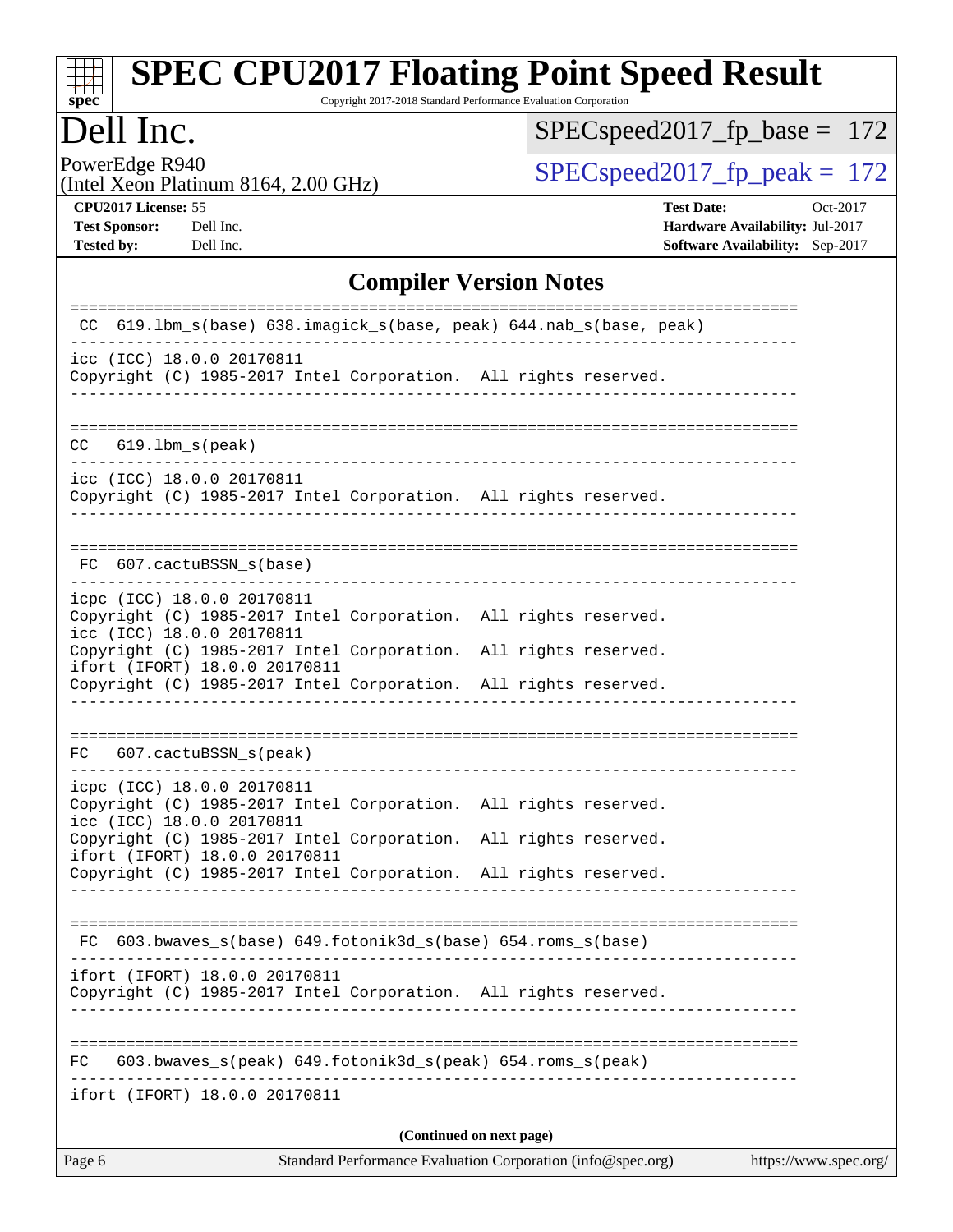# **[spec](http://www.spec.org/)**

# **[SPEC CPU2017 Floating Point Speed Result](http://www.spec.org/auto/cpu2017/Docs/result-fields.html#SPECCPU2017FloatingPointSpeedResult)**

Copyright 2017-2018 Standard Performance Evaluation Corporation

### Dell Inc.

SPECspeed2017 fp base =  $172$ 

(Intel Xeon Platinum 8164, 2.00 GHz)

PowerEdge R940<br>(Intel Year Platinum 8164, 2.00 CU<sub>E</sub>) SPECspeed2017 fp\_peak = 172

**[CPU2017 License:](http://www.spec.org/auto/cpu2017/Docs/result-fields.html#CPU2017License)** 55 **[Test Date:](http://www.spec.org/auto/cpu2017/Docs/result-fields.html#TestDate)** Oct-2017 **[Test Sponsor:](http://www.spec.org/auto/cpu2017/Docs/result-fields.html#TestSponsor)** Dell Inc. **[Hardware Availability:](http://www.spec.org/auto/cpu2017/Docs/result-fields.html#HardwareAvailability)** Jul-2017 **[Tested by:](http://www.spec.org/auto/cpu2017/Docs/result-fields.html#Testedby)** Dell Inc. **[Software Availability:](http://www.spec.org/auto/cpu2017/Docs/result-fields.html#SoftwareAvailability)** Sep-2017

#### **[Compiler Version Notes \(Continued\)](http://www.spec.org/auto/cpu2017/Docs/result-fields.html#CompilerVersionNotes)**

|                               | Copyright (C) 1985-2017 Intel Corporation. All rights reserved. |  |
|-------------------------------|-----------------------------------------------------------------|--|
|                               |                                                                 |  |
|                               | CC $621.wrf s(base) 627.cam4 s(base, peak) 628.pop2 s(base)$    |  |
| ifort (IFORT) 18.0.0 20170811 |                                                                 |  |

Copyright (C) 1985-2017 Intel Corporation. All rights reserved. icc (ICC) 18.0.0 20170811

Copyright (C) 1985-2017 Intel Corporation. All rights reserved.

------------------------------------------------------------------------------

============================================================================== CC 621.wrf\_s(peak) 628.pop2\_s(peak)

----------------------------------------------------------------------------- ifort (IFORT) 18.0.0 20170811 Copyright (C) 1985-2017 Intel Corporation. All rights reserved.

icc (ICC) 18.0.0 20170811 Copyright (C) 1985-2017 Intel Corporation. All rights reserved. ------------------------------------------------------------------------------

### **[Base Compiler Invocation](http://www.spec.org/auto/cpu2017/Docs/result-fields.html#BaseCompilerInvocation)**

[C benchmarks](http://www.spec.org/auto/cpu2017/Docs/result-fields.html#Cbenchmarks):  $i$ cc

[Fortran benchmarks](http://www.spec.org/auto/cpu2017/Docs/result-fields.html#Fortranbenchmarks): [ifort](http://www.spec.org/cpu2017/results/res2017q4/cpu2017-20171030-00257.flags.html#user_FCbase_intel_ifort_18.0_8111460550e3ca792625aed983ce982f94888b8b503583aa7ba2b8303487b4d8a21a13e7191a45c5fd58ff318f48f9492884d4413fa793fd88dd292cad7027ca)

[Benchmarks using both Fortran and C](http://www.spec.org/auto/cpu2017/Docs/result-fields.html#BenchmarksusingbothFortranandC): [ifort](http://www.spec.org/cpu2017/results/res2017q4/cpu2017-20171030-00257.flags.html#user_CC_FCbase_intel_ifort_18.0_8111460550e3ca792625aed983ce982f94888b8b503583aa7ba2b8303487b4d8a21a13e7191a45c5fd58ff318f48f9492884d4413fa793fd88dd292cad7027ca) [icc](http://www.spec.org/cpu2017/results/res2017q4/cpu2017-20171030-00257.flags.html#user_CC_FCbase_intel_icc_18.0_66fc1ee009f7361af1fbd72ca7dcefbb700085f36577c54f309893dd4ec40d12360134090235512931783d35fd58c0460139e722d5067c5574d8eaf2b3e37e92)

[Benchmarks using Fortran, C, and C++:](http://www.spec.org/auto/cpu2017/Docs/result-fields.html#BenchmarksusingFortranCandCXX) [icpc](http://www.spec.org/cpu2017/results/res2017q4/cpu2017-20171030-00257.flags.html#user_CC_CXX_FCbase_intel_icpc_18.0_c510b6838c7f56d33e37e94d029a35b4a7bccf4766a728ee175e80a419847e808290a9b78be685c44ab727ea267ec2f070ec5dc83b407c0218cded6866a35d07) [icc](http://www.spec.org/cpu2017/results/res2017q4/cpu2017-20171030-00257.flags.html#user_CC_CXX_FCbase_intel_icc_18.0_66fc1ee009f7361af1fbd72ca7dcefbb700085f36577c54f309893dd4ec40d12360134090235512931783d35fd58c0460139e722d5067c5574d8eaf2b3e37e92) [ifort](http://www.spec.org/cpu2017/results/res2017q4/cpu2017-20171030-00257.flags.html#user_CC_CXX_FCbase_intel_ifort_18.0_8111460550e3ca792625aed983ce982f94888b8b503583aa7ba2b8303487b4d8a21a13e7191a45c5fd58ff318f48f9492884d4413fa793fd88dd292cad7027ca)

## **[Base Portability Flags](http://www.spec.org/auto/cpu2017/Docs/result-fields.html#BasePortabilityFlags)**

 603.bwaves\_s: [-DSPEC\\_LP64](http://www.spec.org/cpu2017/results/res2017q4/cpu2017-20171030-00257.flags.html#suite_basePORTABILITY603_bwaves_s_DSPEC_LP64) 607.cactuBSSN\_s: [-DSPEC\\_LP64](http://www.spec.org/cpu2017/results/res2017q4/cpu2017-20171030-00257.flags.html#suite_basePORTABILITY607_cactuBSSN_s_DSPEC_LP64) 619.lbm\_s: [-DSPEC\\_LP64](http://www.spec.org/cpu2017/results/res2017q4/cpu2017-20171030-00257.flags.html#suite_basePORTABILITY619_lbm_s_DSPEC_LP64) 621.wrf\_s: [-DSPEC\\_LP64](http://www.spec.org/cpu2017/results/res2017q4/cpu2017-20171030-00257.flags.html#suite_basePORTABILITY621_wrf_s_DSPEC_LP64) [-DSPEC\\_CASE\\_FLAG](http://www.spec.org/cpu2017/results/res2017q4/cpu2017-20171030-00257.flags.html#b621.wrf_s_baseCPORTABILITY_DSPEC_CASE_FLAG) [-convert big\\_endian](http://www.spec.org/cpu2017/results/res2017q4/cpu2017-20171030-00257.flags.html#user_baseFPORTABILITY621_wrf_s_convert_big_endian_c3194028bc08c63ac5d04de18c48ce6d347e4e562e8892b8bdbdc0214820426deb8554edfa529a3fb25a586e65a3d812c835984020483e7e73212c4d31a38223) 627.cam4\_s: [-DSPEC\\_LP64](http://www.spec.org/cpu2017/results/res2017q4/cpu2017-20171030-00257.flags.html#suite_basePORTABILITY627_cam4_s_DSPEC_LP64) [-DSPEC\\_CASE\\_FLAG](http://www.spec.org/cpu2017/results/res2017q4/cpu2017-20171030-00257.flags.html#b627.cam4_s_baseCPORTABILITY_DSPEC_CASE_FLAG) 628.pop2\_s: [-DSPEC\\_LP64](http://www.spec.org/cpu2017/results/res2017q4/cpu2017-20171030-00257.flags.html#suite_basePORTABILITY628_pop2_s_DSPEC_LP64) [-DSPEC\\_CASE\\_FLAG](http://www.spec.org/cpu2017/results/res2017q4/cpu2017-20171030-00257.flags.html#b628.pop2_s_baseCPORTABILITY_DSPEC_CASE_FLAG) [-convert big\\_endian](http://www.spec.org/cpu2017/results/res2017q4/cpu2017-20171030-00257.flags.html#user_baseFPORTABILITY628_pop2_s_convert_big_endian_c3194028bc08c63ac5d04de18c48ce6d347e4e562e8892b8bdbdc0214820426deb8554edfa529a3fb25a586e65a3d812c835984020483e7e73212c4d31a38223) [-assume byterecl](http://www.spec.org/cpu2017/results/res2017q4/cpu2017-20171030-00257.flags.html#user_baseFPORTABILITY628_pop2_s_assume_byterecl_7e47d18b9513cf18525430bbf0f2177aa9bf368bc7a059c09b2c06a34b53bd3447c950d3f8d6c70e3faf3a05c8557d66a5798b567902e8849adc142926523472)

**(Continued on next page)**

Page 7 Standard Performance Evaluation Corporation [\(info@spec.org\)](mailto:info@spec.org) <https://www.spec.org/>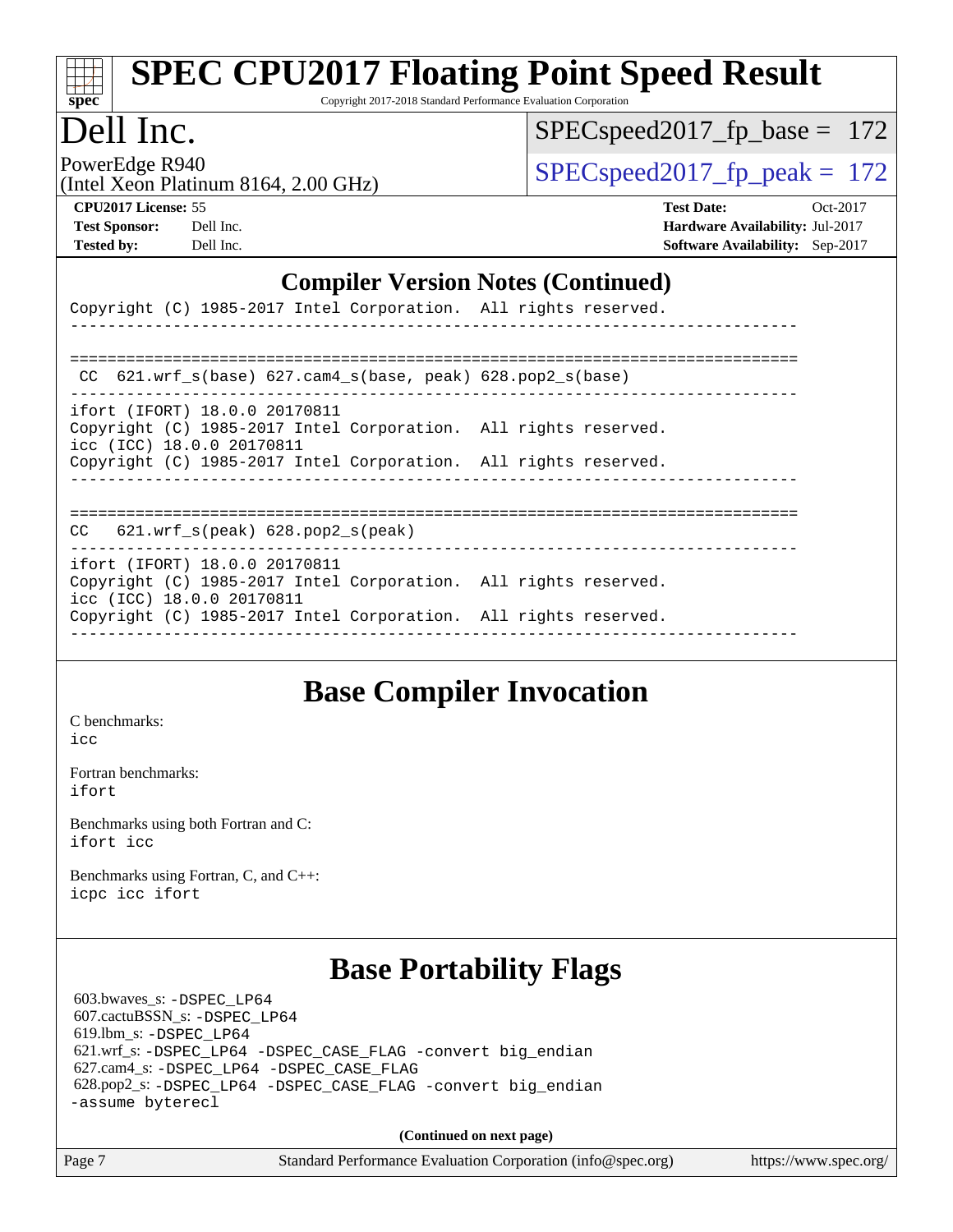# **[spec](http://www.spec.org/)**

# **[SPEC CPU2017 Floating Point Speed Result](http://www.spec.org/auto/cpu2017/Docs/result-fields.html#SPECCPU2017FloatingPointSpeedResult)**

Copyright 2017-2018 Standard Performance Evaluation Corporation

### Dell Inc.

SPECspeed2017 fp base =  $172$ 

(Intel Xeon Platinum 8164, 2.00 GHz) PowerEdge R940<br>(Intel Year Platinum 8164, 2.00 CU<sub>2</sub>) SPECspeed2017 fp\_peak = 172

**[CPU2017 License:](http://www.spec.org/auto/cpu2017/Docs/result-fields.html#CPU2017License)** 55 **[Test Date:](http://www.spec.org/auto/cpu2017/Docs/result-fields.html#TestDate)** Oct-2017

**[Tested by:](http://www.spec.org/auto/cpu2017/Docs/result-fields.html#Testedby)** Dell Inc. **[Software Availability:](http://www.spec.org/auto/cpu2017/Docs/result-fields.html#SoftwareAvailability)** Sep-2017

**[Test Sponsor:](http://www.spec.org/auto/cpu2017/Docs/result-fields.html#TestSponsor)** Dell Inc. **[Hardware Availability:](http://www.spec.org/auto/cpu2017/Docs/result-fields.html#HardwareAvailability)** Jul-2017

## **[Base Portability Flags \(Continued\)](http://www.spec.org/auto/cpu2017/Docs/result-fields.html#BasePortabilityFlags)**

 638.imagick\_s: [-DSPEC\\_LP64](http://www.spec.org/cpu2017/results/res2017q4/cpu2017-20171030-00257.flags.html#suite_basePORTABILITY638_imagick_s_DSPEC_LP64) 644.nab\_s: [-DSPEC\\_LP64](http://www.spec.org/cpu2017/results/res2017q4/cpu2017-20171030-00257.flags.html#suite_basePORTABILITY644_nab_s_DSPEC_LP64) 649.fotonik3d\_s: [-DSPEC\\_LP64](http://www.spec.org/cpu2017/results/res2017q4/cpu2017-20171030-00257.flags.html#suite_basePORTABILITY649_fotonik3d_s_DSPEC_LP64) 654.roms\_s: [-DSPEC\\_LP64](http://www.spec.org/cpu2017/results/res2017q4/cpu2017-20171030-00257.flags.html#suite_basePORTABILITY654_roms_s_DSPEC_LP64)

**[Base Optimization Flags](http://www.spec.org/auto/cpu2017/Docs/result-fields.html#BaseOptimizationFlags)**

[C benchmarks](http://www.spec.org/auto/cpu2017/Docs/result-fields.html#Cbenchmarks):

[-xCORE-AVX512](http://www.spec.org/cpu2017/results/res2017q4/cpu2017-20171030-00257.flags.html#user_CCbase_f-xCORE-AVX512) [-ipo](http://www.spec.org/cpu2017/results/res2017q4/cpu2017-20171030-00257.flags.html#user_CCbase_f-ipo) [-O3](http://www.spec.org/cpu2017/results/res2017q4/cpu2017-20171030-00257.flags.html#user_CCbase_f-O3) [-no-prec-div](http://www.spec.org/cpu2017/results/res2017q4/cpu2017-20171030-00257.flags.html#user_CCbase_f-no-prec-div) [-qopt-prefetch](http://www.spec.org/cpu2017/results/res2017q4/cpu2017-20171030-00257.flags.html#user_CCbase_f-qopt-prefetch) [-ffinite-math-only](http://www.spec.org/cpu2017/results/res2017q4/cpu2017-20171030-00257.flags.html#user_CCbase_f_finite_math_only_cb91587bd2077682c4b38af759c288ed7c732db004271a9512da14a4f8007909a5f1427ecbf1a0fb78ff2a814402c6114ac565ca162485bbcae155b5e4258871) [-qopt-mem-layout-trans=3](http://www.spec.org/cpu2017/results/res2017q4/cpu2017-20171030-00257.flags.html#user_CCbase_f-qopt-mem-layout-trans_de80db37974c74b1f0e20d883f0b675c88c3b01e9d123adea9b28688d64333345fb62bc4a798493513fdb68f60282f9a726aa07f478b2f7113531aecce732043) [-qopenmp](http://www.spec.org/cpu2017/results/res2017q4/cpu2017-20171030-00257.flags.html#user_CCbase_qopenmp_16be0c44f24f464004c6784a7acb94aca937f053568ce72f94b139a11c7c168634a55f6653758ddd83bcf7b8463e8028bb0b48b77bcddc6b78d5d95bb1df2967) [-DSPEC\\_OPENMP](http://www.spec.org/cpu2017/results/res2017q4/cpu2017-20171030-00257.flags.html#suite_CCbase_DSPEC_OPENMP)

[Fortran benchmarks](http://www.spec.org/auto/cpu2017/Docs/result-fields.html#Fortranbenchmarks):

[-DSPEC\\_OPENMP](http://www.spec.org/cpu2017/results/res2017q4/cpu2017-20171030-00257.flags.html#suite_FCbase_DSPEC_OPENMP) [-xCORE-AVX512](http://www.spec.org/cpu2017/results/res2017q4/cpu2017-20171030-00257.flags.html#user_FCbase_f-xCORE-AVX512) [-ipo](http://www.spec.org/cpu2017/results/res2017q4/cpu2017-20171030-00257.flags.html#user_FCbase_f-ipo) [-O3](http://www.spec.org/cpu2017/results/res2017q4/cpu2017-20171030-00257.flags.html#user_FCbase_f-O3) [-no-prec-div](http://www.spec.org/cpu2017/results/res2017q4/cpu2017-20171030-00257.flags.html#user_FCbase_f-no-prec-div) [-qopt-prefetch](http://www.spec.org/cpu2017/results/res2017q4/cpu2017-20171030-00257.flags.html#user_FCbase_f-qopt-prefetch) [-ffinite-math-only](http://www.spec.org/cpu2017/results/res2017q4/cpu2017-20171030-00257.flags.html#user_FCbase_f_finite_math_only_cb91587bd2077682c4b38af759c288ed7c732db004271a9512da14a4f8007909a5f1427ecbf1a0fb78ff2a814402c6114ac565ca162485bbcae155b5e4258871) [-qopt-mem-layout-trans=3](http://www.spec.org/cpu2017/results/res2017q4/cpu2017-20171030-00257.flags.html#user_FCbase_f-qopt-mem-layout-trans_de80db37974c74b1f0e20d883f0b675c88c3b01e9d123adea9b28688d64333345fb62bc4a798493513fdb68f60282f9a726aa07f478b2f7113531aecce732043) [-qopenmp](http://www.spec.org/cpu2017/results/res2017q4/cpu2017-20171030-00257.flags.html#user_FCbase_qopenmp_16be0c44f24f464004c6784a7acb94aca937f053568ce72f94b139a11c7c168634a55f6653758ddd83bcf7b8463e8028bb0b48b77bcddc6b78d5d95bb1df2967) [-nostandard-realloc-lhs](http://www.spec.org/cpu2017/results/res2017q4/cpu2017-20171030-00257.flags.html#user_FCbase_f_2003_std_realloc_82b4557e90729c0f113870c07e44d33d6f5a304b4f63d4c15d2d0f1fab99f5daaed73bdb9275d9ae411527f28b936061aa8b9c8f2d63842963b95c9dd6426b8a) [-align array32byte](http://www.spec.org/cpu2017/results/res2017q4/cpu2017-20171030-00257.flags.html#user_FCbase_align_array32byte_b982fe038af199962ba9a80c053b8342c548c85b40b8e86eb3cc33dee0d7986a4af373ac2d51c3f7cf710a18d62fdce2948f201cd044323541f22fc0fffc51b6)

[Benchmarks using both Fortran and C](http://www.spec.org/auto/cpu2017/Docs/result-fields.html#BenchmarksusingbothFortranandC):

[-xCORE-AVX512](http://www.spec.org/cpu2017/results/res2017q4/cpu2017-20171030-00257.flags.html#user_CC_FCbase_f-xCORE-AVX512) [-ipo](http://www.spec.org/cpu2017/results/res2017q4/cpu2017-20171030-00257.flags.html#user_CC_FCbase_f-ipo) [-O3](http://www.spec.org/cpu2017/results/res2017q4/cpu2017-20171030-00257.flags.html#user_CC_FCbase_f-O3) [-no-prec-div](http://www.spec.org/cpu2017/results/res2017q4/cpu2017-20171030-00257.flags.html#user_CC_FCbase_f-no-prec-div) [-qopt-prefetch](http://www.spec.org/cpu2017/results/res2017q4/cpu2017-20171030-00257.flags.html#user_CC_FCbase_f-qopt-prefetch) [-ffinite-math-only](http://www.spec.org/cpu2017/results/res2017q4/cpu2017-20171030-00257.flags.html#user_CC_FCbase_f_finite_math_only_cb91587bd2077682c4b38af759c288ed7c732db004271a9512da14a4f8007909a5f1427ecbf1a0fb78ff2a814402c6114ac565ca162485bbcae155b5e4258871) [-qopt-mem-layout-trans=3](http://www.spec.org/cpu2017/results/res2017q4/cpu2017-20171030-00257.flags.html#user_CC_FCbase_f-qopt-mem-layout-trans_de80db37974c74b1f0e20d883f0b675c88c3b01e9d123adea9b28688d64333345fb62bc4a798493513fdb68f60282f9a726aa07f478b2f7113531aecce732043) [-qopenmp](http://www.spec.org/cpu2017/results/res2017q4/cpu2017-20171030-00257.flags.html#user_CC_FCbase_qopenmp_16be0c44f24f464004c6784a7acb94aca937f053568ce72f94b139a11c7c168634a55f6653758ddd83bcf7b8463e8028bb0b48b77bcddc6b78d5d95bb1df2967) [-DSPEC\\_OPENMP](http://www.spec.org/cpu2017/results/res2017q4/cpu2017-20171030-00257.flags.html#suite_CC_FCbase_DSPEC_OPENMP) [-nostandard-realloc-lhs](http://www.spec.org/cpu2017/results/res2017q4/cpu2017-20171030-00257.flags.html#user_CC_FCbase_f_2003_std_realloc_82b4557e90729c0f113870c07e44d33d6f5a304b4f63d4c15d2d0f1fab99f5daaed73bdb9275d9ae411527f28b936061aa8b9c8f2d63842963b95c9dd6426b8a) [-align array32byte](http://www.spec.org/cpu2017/results/res2017q4/cpu2017-20171030-00257.flags.html#user_CC_FCbase_align_array32byte_b982fe038af199962ba9a80c053b8342c548c85b40b8e86eb3cc33dee0d7986a4af373ac2d51c3f7cf710a18d62fdce2948f201cd044323541f22fc0fffc51b6)

[Benchmarks using Fortran, C, and C++:](http://www.spec.org/auto/cpu2017/Docs/result-fields.html#BenchmarksusingFortranCandCXX)

[-xCORE-AVX512](http://www.spec.org/cpu2017/results/res2017q4/cpu2017-20171030-00257.flags.html#user_CC_CXX_FCbase_f-xCORE-AVX512) [-ipo](http://www.spec.org/cpu2017/results/res2017q4/cpu2017-20171030-00257.flags.html#user_CC_CXX_FCbase_f-ipo) [-O3](http://www.spec.org/cpu2017/results/res2017q4/cpu2017-20171030-00257.flags.html#user_CC_CXX_FCbase_f-O3) [-no-prec-div](http://www.spec.org/cpu2017/results/res2017q4/cpu2017-20171030-00257.flags.html#user_CC_CXX_FCbase_f-no-prec-div) [-qopt-prefetch](http://www.spec.org/cpu2017/results/res2017q4/cpu2017-20171030-00257.flags.html#user_CC_CXX_FCbase_f-qopt-prefetch) [-ffinite-math-only](http://www.spec.org/cpu2017/results/res2017q4/cpu2017-20171030-00257.flags.html#user_CC_CXX_FCbase_f_finite_math_only_cb91587bd2077682c4b38af759c288ed7c732db004271a9512da14a4f8007909a5f1427ecbf1a0fb78ff2a814402c6114ac565ca162485bbcae155b5e4258871) [-qopt-mem-layout-trans=3](http://www.spec.org/cpu2017/results/res2017q4/cpu2017-20171030-00257.flags.html#user_CC_CXX_FCbase_f-qopt-mem-layout-trans_de80db37974c74b1f0e20d883f0b675c88c3b01e9d123adea9b28688d64333345fb62bc4a798493513fdb68f60282f9a726aa07f478b2f7113531aecce732043) [-qopenmp](http://www.spec.org/cpu2017/results/res2017q4/cpu2017-20171030-00257.flags.html#user_CC_CXX_FCbase_qopenmp_16be0c44f24f464004c6784a7acb94aca937f053568ce72f94b139a11c7c168634a55f6653758ddd83bcf7b8463e8028bb0b48b77bcddc6b78d5d95bb1df2967) [-DSPEC\\_OPENMP](http://www.spec.org/cpu2017/results/res2017q4/cpu2017-20171030-00257.flags.html#suite_CC_CXX_FCbase_DSPEC_OPENMP) [-nostandard-realloc-lhs](http://www.spec.org/cpu2017/results/res2017q4/cpu2017-20171030-00257.flags.html#user_CC_CXX_FCbase_f_2003_std_realloc_82b4557e90729c0f113870c07e44d33d6f5a304b4f63d4c15d2d0f1fab99f5daaed73bdb9275d9ae411527f28b936061aa8b9c8f2d63842963b95c9dd6426b8a) [-align array32byte](http://www.spec.org/cpu2017/results/res2017q4/cpu2017-20171030-00257.flags.html#user_CC_CXX_FCbase_align_array32byte_b982fe038af199962ba9a80c053b8342c548c85b40b8e86eb3cc33dee0d7986a4af373ac2d51c3f7cf710a18d62fdce2948f201cd044323541f22fc0fffc51b6)

#### **[Base Other Flags](http://www.spec.org/auto/cpu2017/Docs/result-fields.html#BaseOtherFlags)**

[C benchmarks](http://www.spec.org/auto/cpu2017/Docs/result-fields.html#Cbenchmarks):  $-m64 - std= c11$  $-m64 - std= c11$ [Fortran benchmarks](http://www.spec.org/auto/cpu2017/Docs/result-fields.html#Fortranbenchmarks): [-m64](http://www.spec.org/cpu2017/results/res2017q4/cpu2017-20171030-00257.flags.html#user_FCbase_intel_intel64_18.0_af43caccfc8ded86e7699f2159af6efc7655f51387b94da716254467f3c01020a5059329e2569e4053f409e7c9202a7efc638f7a6d1ffb3f52dea4a3e31d82ab) [Benchmarks using both Fortran and C](http://www.spec.org/auto/cpu2017/Docs/result-fields.html#BenchmarksusingbothFortranandC):  $-m64 - std = c11$  $-m64 - std = c11$ [Benchmarks using Fortran, C, and C++:](http://www.spec.org/auto/cpu2017/Docs/result-fields.html#BenchmarksusingFortranCandCXX)  $-m64 - std = c11$  $-m64 - std = c11$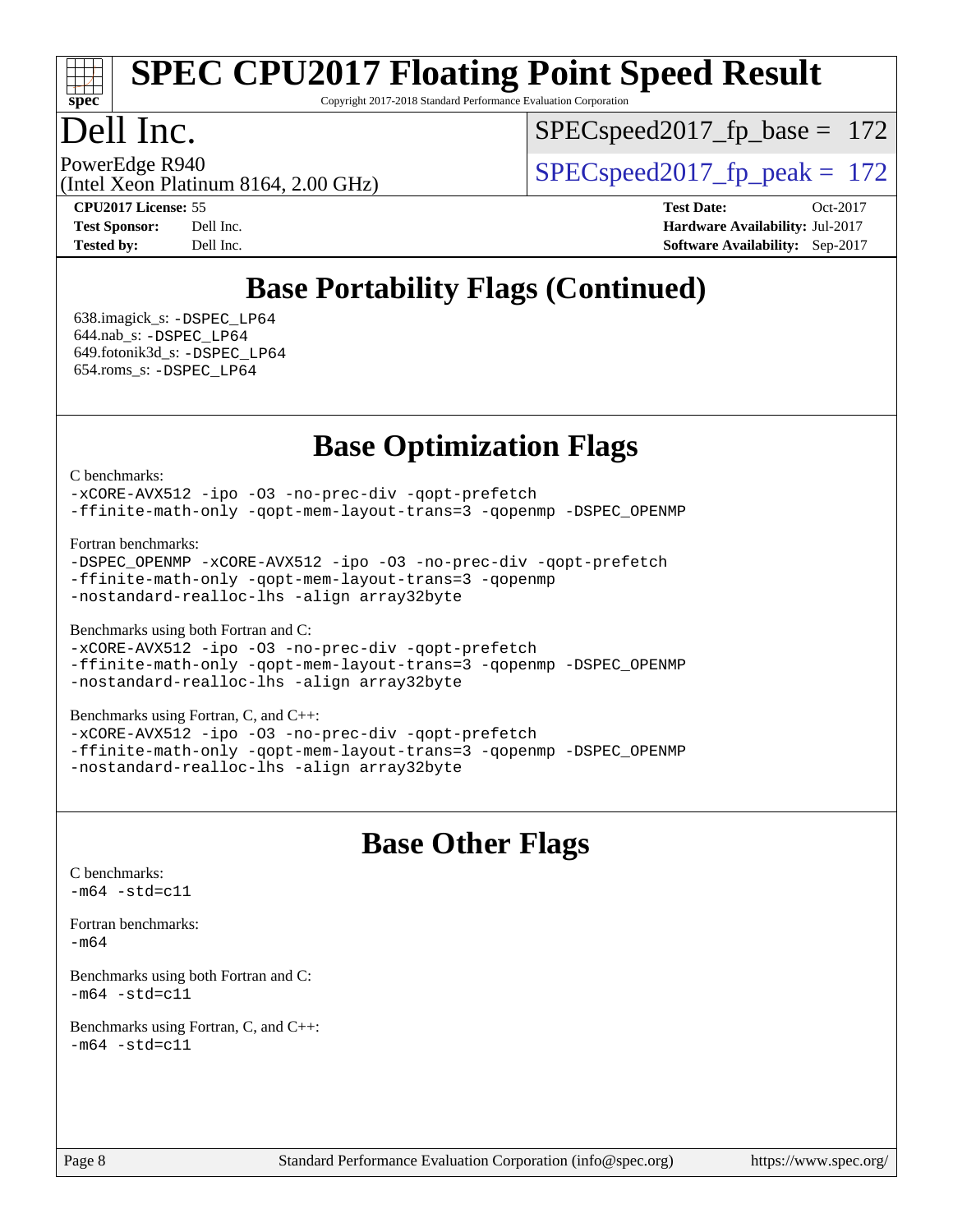# **[spec](http://www.spec.org/)**

# **[SPEC CPU2017 Floating Point Speed Result](http://www.spec.org/auto/cpu2017/Docs/result-fields.html#SPECCPU2017FloatingPointSpeedResult)**

Copyright 2017-2018 Standard Performance Evaluation Corporation

## Dell Inc.

 $SPEC speed2017_fp\_base = 172$ 

### (Intel Xeon Platinum 8164, 2.00 GHz)

PowerEdge R940<br>(Intel Year Platinum 8164, 2.00 CU<sub>2</sub>) SPECspeed2017 fp\_peak = 172

**[CPU2017 License:](http://www.spec.org/auto/cpu2017/Docs/result-fields.html#CPU2017License)** 55 **[Test Date:](http://www.spec.org/auto/cpu2017/Docs/result-fields.html#TestDate)** Oct-2017 **[Test Sponsor:](http://www.spec.org/auto/cpu2017/Docs/result-fields.html#TestSponsor)** Dell Inc. **[Hardware Availability:](http://www.spec.org/auto/cpu2017/Docs/result-fields.html#HardwareAvailability)** Jul-2017 **[Tested by:](http://www.spec.org/auto/cpu2017/Docs/result-fields.html#Testedby)** Dell Inc. **[Software Availability:](http://www.spec.org/auto/cpu2017/Docs/result-fields.html#SoftwareAvailability)** Sep-2017

#### **[Peak Compiler Invocation](http://www.spec.org/auto/cpu2017/Docs/result-fields.html#PeakCompilerInvocation)**

[C benchmarks](http://www.spec.org/auto/cpu2017/Docs/result-fields.html#Cbenchmarks):

[icc](http://www.spec.org/cpu2017/results/res2017q4/cpu2017-20171030-00257.flags.html#user_CCpeak_intel_icc_18.0_66fc1ee009f7361af1fbd72ca7dcefbb700085f36577c54f309893dd4ec40d12360134090235512931783d35fd58c0460139e722d5067c5574d8eaf2b3e37e92)

[Fortran benchmarks](http://www.spec.org/auto/cpu2017/Docs/result-fields.html#Fortranbenchmarks): [ifort](http://www.spec.org/cpu2017/results/res2017q4/cpu2017-20171030-00257.flags.html#user_FCpeak_intel_ifort_18.0_8111460550e3ca792625aed983ce982f94888b8b503583aa7ba2b8303487b4d8a21a13e7191a45c5fd58ff318f48f9492884d4413fa793fd88dd292cad7027ca)

[Benchmarks using both Fortran and C](http://www.spec.org/auto/cpu2017/Docs/result-fields.html#BenchmarksusingbothFortranandC): [ifort](http://www.spec.org/cpu2017/results/res2017q4/cpu2017-20171030-00257.flags.html#user_CC_FCpeak_intel_ifort_18.0_8111460550e3ca792625aed983ce982f94888b8b503583aa7ba2b8303487b4d8a21a13e7191a45c5fd58ff318f48f9492884d4413fa793fd88dd292cad7027ca) [icc](http://www.spec.org/cpu2017/results/res2017q4/cpu2017-20171030-00257.flags.html#user_CC_FCpeak_intel_icc_18.0_66fc1ee009f7361af1fbd72ca7dcefbb700085f36577c54f309893dd4ec40d12360134090235512931783d35fd58c0460139e722d5067c5574d8eaf2b3e37e92)

[Benchmarks using Fortran, C, and C++](http://www.spec.org/auto/cpu2017/Docs/result-fields.html#BenchmarksusingFortranCandCXX): [icpc](http://www.spec.org/cpu2017/results/res2017q4/cpu2017-20171030-00257.flags.html#user_CC_CXX_FCpeak_intel_icpc_18.0_c510b6838c7f56d33e37e94d029a35b4a7bccf4766a728ee175e80a419847e808290a9b78be685c44ab727ea267ec2f070ec5dc83b407c0218cded6866a35d07) [icc](http://www.spec.org/cpu2017/results/res2017q4/cpu2017-20171030-00257.flags.html#user_CC_CXX_FCpeak_intel_icc_18.0_66fc1ee009f7361af1fbd72ca7dcefbb700085f36577c54f309893dd4ec40d12360134090235512931783d35fd58c0460139e722d5067c5574d8eaf2b3e37e92) [ifort](http://www.spec.org/cpu2017/results/res2017q4/cpu2017-20171030-00257.flags.html#user_CC_CXX_FCpeak_intel_ifort_18.0_8111460550e3ca792625aed983ce982f94888b8b503583aa7ba2b8303487b4d8a21a13e7191a45c5fd58ff318f48f9492884d4413fa793fd88dd292cad7027ca)

#### **[Peak Portability Flags](http://www.spec.org/auto/cpu2017/Docs/result-fields.html#PeakPortabilityFlags)**

Same as Base Portability Flags

### **[Peak Optimization Flags](http://www.spec.org/auto/cpu2017/Docs/result-fields.html#PeakOptimizationFlags)**

[C benchmarks](http://www.spec.org/auto/cpu2017/Docs/result-fields.html#Cbenchmarks):

```
 619.lbm_s: -prof-gen(pass 1) -prof-use(pass 2) -O2 -xCORE-AVX512
-qopt-prefetch -ipo -O3 -ffinite-math-only -no-prec-div
-qopt-mem-layout-trans=3 -DSPEC_SUPPRESS_OPENMP -qopenmp
-DSPEC_OPENMP
```
 638.imagick\_s: [-xCORE-AVX512](http://www.spec.org/cpu2017/results/res2017q4/cpu2017-20171030-00257.flags.html#user_peakCOPTIMIZE638_imagick_s_f-xCORE-AVX512) [-ipo](http://www.spec.org/cpu2017/results/res2017q4/cpu2017-20171030-00257.flags.html#user_peakCOPTIMIZE638_imagick_s_f-ipo) [-O3](http://www.spec.org/cpu2017/results/res2017q4/cpu2017-20171030-00257.flags.html#user_peakCOPTIMIZE638_imagick_s_f-O3) [-no-prec-div](http://www.spec.org/cpu2017/results/res2017q4/cpu2017-20171030-00257.flags.html#user_peakCOPTIMIZE638_imagick_s_f-no-prec-div) [-qopt-prefetch](http://www.spec.org/cpu2017/results/res2017q4/cpu2017-20171030-00257.flags.html#user_peakCOPTIMIZE638_imagick_s_f-qopt-prefetch) [-ffinite-math-only](http://www.spec.org/cpu2017/results/res2017q4/cpu2017-20171030-00257.flags.html#user_peakCOPTIMIZE638_imagick_s_f_finite_math_only_cb91587bd2077682c4b38af759c288ed7c732db004271a9512da14a4f8007909a5f1427ecbf1a0fb78ff2a814402c6114ac565ca162485bbcae155b5e4258871) [-qopt-mem-layout-trans=3](http://www.spec.org/cpu2017/results/res2017q4/cpu2017-20171030-00257.flags.html#user_peakCOPTIMIZE638_imagick_s_f-qopt-mem-layout-trans_de80db37974c74b1f0e20d883f0b675c88c3b01e9d123adea9b28688d64333345fb62bc4a798493513fdb68f60282f9a726aa07f478b2f7113531aecce732043) [-qopenmp](http://www.spec.org/cpu2017/results/res2017q4/cpu2017-20171030-00257.flags.html#user_peakCOPTIMIZE638_imagick_s_qopenmp_16be0c44f24f464004c6784a7acb94aca937f053568ce72f94b139a11c7c168634a55f6653758ddd83bcf7b8463e8028bb0b48b77bcddc6b78d5d95bb1df2967) [-DSPEC\\_OPENMP](http://www.spec.org/cpu2017/results/res2017q4/cpu2017-20171030-00257.flags.html#suite_peakCOPTIMIZE638_imagick_s_DSPEC_OPENMP)

644.nab\_s: Same as 638.imagick\_s

```
Fortran benchmarks: 
-prof-gen(pass 1) -prof-use(pass 2) -DSPEC_SUPPRESS_OPENMP
-DSPEC_OPENMP -O2 -xCORE-AVX512 -qopt-prefetch -ipo -O3
-ffinite-math-only -no-prec-div -qopt-mem-layout-trans=3 -qopenmp
-nostandard-realloc-lhs -align array32byte
```
[Benchmarks using both Fortran and C](http://www.spec.org/auto/cpu2017/Docs/result-fields.html#BenchmarksusingbothFortranandC):

621.wrf\_s:  $-prof-qen(pass 1) -prof-use(pass 2) -O2 -xCORE-AVX512$  $-prof-qen(pass 1) -prof-use(pass 2) -O2 -xCORE-AVX512$  $-prof-qen(pass 1) -prof-use(pass 2) -O2 -xCORE-AVX512$  $-prof-qen(pass 1) -prof-use(pass 2) -O2 -xCORE-AVX512$  $-prof-qen(pass 1) -prof-use(pass 2) -O2 -xCORE-AVX512$  $-prof-qen(pass 1) -prof-use(pass 2) -O2 -xCORE-AVX512$ [-qopt-prefetch](http://www.spec.org/cpu2017/results/res2017q4/cpu2017-20171030-00257.flags.html#user_peakPASS1_COPTIMIZEPASS1_FOPTIMIZEPASS2_COPTIMIZEPASS2_FOPTIMIZE621_wrf_s_f-qopt-prefetch) [-ipo](http://www.spec.org/cpu2017/results/res2017q4/cpu2017-20171030-00257.flags.html#user_peakPASS2_COPTIMIZEPASS2_FOPTIMIZE621_wrf_s_f-ipo) [-O3](http://www.spec.org/cpu2017/results/res2017q4/cpu2017-20171030-00257.flags.html#user_peakPASS2_COPTIMIZEPASS2_FOPTIMIZE621_wrf_s_f-O3) [-ffinite-math-only](http://www.spec.org/cpu2017/results/res2017q4/cpu2017-20171030-00257.flags.html#user_peakPASS1_COPTIMIZEPASS1_FOPTIMIZEPASS2_COPTIMIZEPASS2_FOPTIMIZE621_wrf_s_f_finite_math_only_cb91587bd2077682c4b38af759c288ed7c732db004271a9512da14a4f8007909a5f1427ecbf1a0fb78ff2a814402c6114ac565ca162485bbcae155b5e4258871) [-no-prec-div](http://www.spec.org/cpu2017/results/res2017q4/cpu2017-20171030-00257.flags.html#user_peakPASS2_COPTIMIZEPASS2_FOPTIMIZE621_wrf_s_f-no-prec-div) [-qopt-mem-layout-trans=3](http://www.spec.org/cpu2017/results/res2017q4/cpu2017-20171030-00257.flags.html#user_peakPASS1_COPTIMIZEPASS1_FOPTIMIZEPASS2_COPTIMIZEPASS2_FOPTIMIZE621_wrf_s_f-qopt-mem-layout-trans_de80db37974c74b1f0e20d883f0b675c88c3b01e9d123adea9b28688d64333345fb62bc4a798493513fdb68f60282f9a726aa07f478b2f7113531aecce732043) [-DSPEC\\_SUPPRESS\\_OPENMP](http://www.spec.org/cpu2017/results/res2017q4/cpu2017-20171030-00257.flags.html#suite_peakPASS1_COPTIMIZEPASS1_FOPTIMIZE621_wrf_s_DSPEC_SUPPRESS_OPENMP) [-qopenmp](http://www.spec.org/cpu2017/results/res2017q4/cpu2017-20171030-00257.flags.html#user_peakPASS2_COPTIMIZEPASS2_FOPTIMIZE621_wrf_s_qopenmp_16be0c44f24f464004c6784a7acb94aca937f053568ce72f94b139a11c7c168634a55f6653758ddd83bcf7b8463e8028bb0b48b77bcddc6b78d5d95bb1df2967)

**(Continued on next page)**